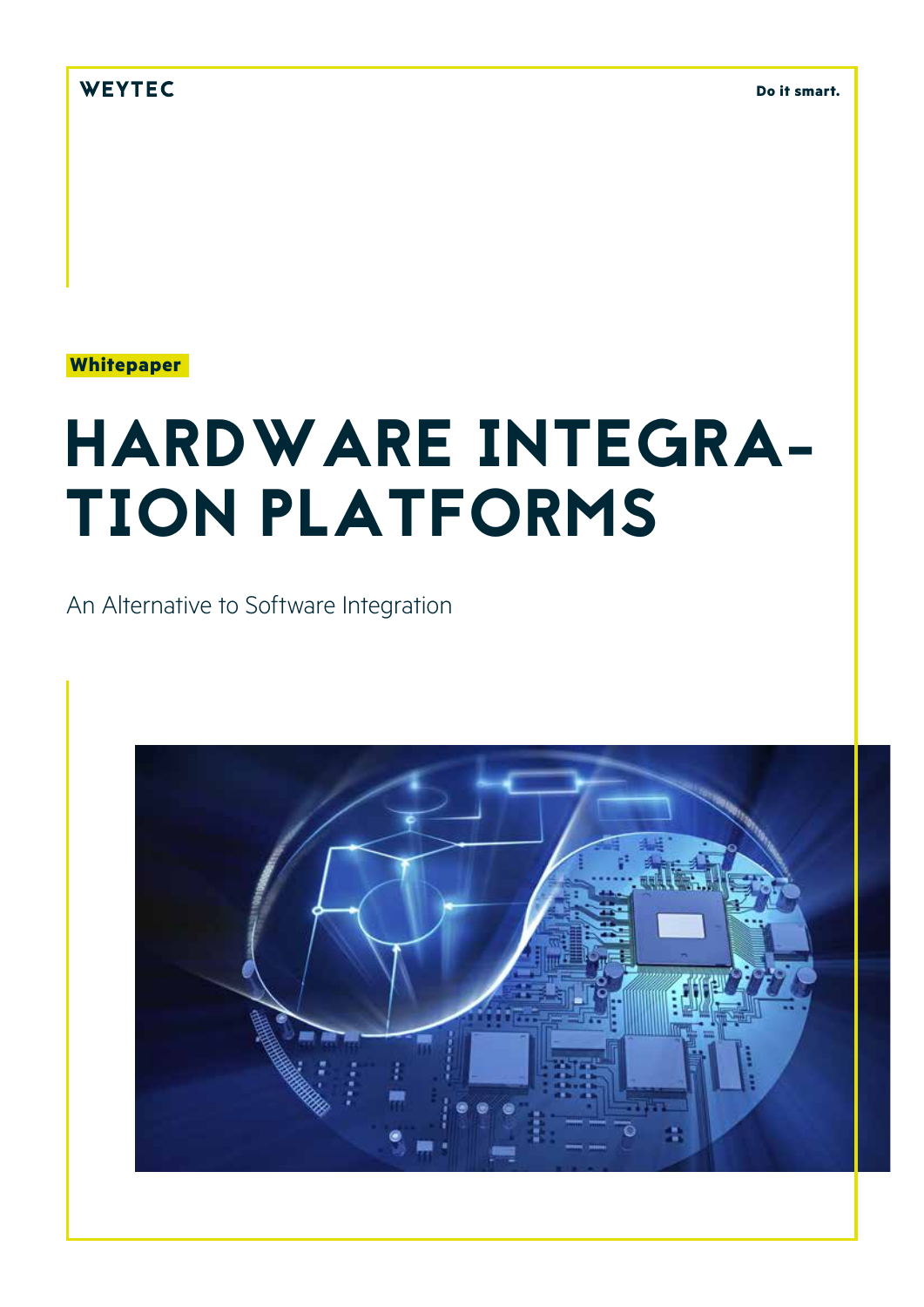INTEGRATION is a process associated with the unification of previously heterogeneous parts and elements. Integration processes can take place both within the framework of an established system, in which case they result in more integrity and a better organization, as well as when creating a new system using previously unrelated elements. Individual parts of the integrated whole may have varying degrees of autonomy.

**«Encyclopedia of Philosophy»**

### **Software integration is a never ending story**

With the ongoing digitalization of organizations and the increasing number of systems and IT platforms in use, there is a clear interest to integrate disparate systems in order to enhance the working efficiency of individual employees. Currently, the most common approach to integrating systems is via software integration. This trend is being promoted by software integration companies and there are certainly situations when software integration is the best or only acceptable solution.

But let's take another look. An organization that decides on the software integration approach hires software developers, waits for the product, deploys it, and everything works out great. Hallelujah! But problems start when a new version of a software application is released and the software integration package does not work anymore. The obvious solution is to amend or refine the integration software, again costing time and money. But soon there is another application update and the cycle begins again. And then the operating system changes. And then the organization decides to decommission outdated computers, update the infrastructure, etc. And in each case, the company returns to the developers. This may be a gold mine for the developers but it is an ongoing headache and expense for the company.

And it gets worse. The supplier of a critical application is categorically opposed to any third-party «interference» in their software, refuses to provide API and command control codes, and threatens to cancel the warranty protection. They issue a statement which prohibits the deployment of third party software on the computer. What is the solution?

#### **Hardware integration**

Please note that «hardware integration» does not refer to «bus integration», which is a kind of hybrid hardware/ software integration. With bus integration, one must still develop software adapters to provide the interface between devices / applications on the common integration bus.

A distinctive feature of the hardware integration approach is that it provides ubiquitous access to any system's data from the user's desktop, and provides a single management console to operate, manage and control disparate systems and applications installed on multiple computers. "Pure" hardware integration has some significant advantages.

First it is easily deployed, i.e. within days, not months or years. Second, it is completely independent of specific hardware vendors, versions of software applications, operating systems and the absence or presence of APIs. Hardware components used for the integration do not interfere with the organization's applications, systems and computers. Third, there are no integration software programs on systems and sources consuming valuable computing power.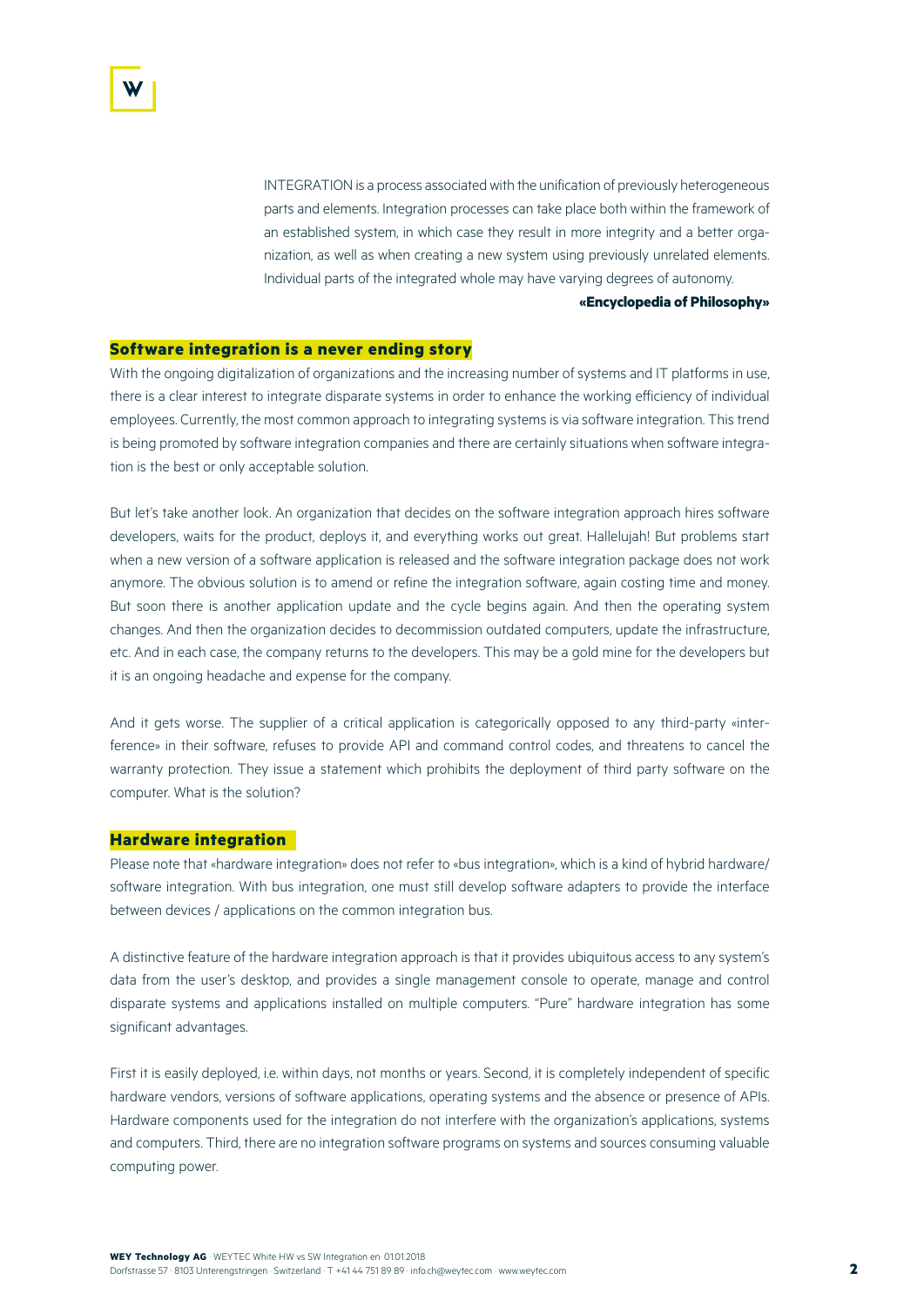

The most straightforward hardware approach to integrating a computer starts by connecting a special transmitter card to any of its standard open interfaces (VGA, DVI, HDMI, DP, Audio, USB. PS/2, RS232). This retrieves the source's data without interfering in the computer's software or hardware. The transmitter cards are usually installed in a technical room near the computer, connected via copper or fiber optics cable. The transmitter sends the data to a receiver at the user's desk, where it connects to the peripheral devices.

#### **Advantages**

This approach has its advantages: all the usual devices (monitor, keyboard, mouse) stay at the desk while all the computers are moved from under the table to a secure, cooled technical room. This eliminates unauthorized access to IT assets and data. In this very basic configuration, nota bene, an employee does not (yet) work with systems and sources that are not directly connected to his workplace, or are being used by colleagues (i.e. applications which are installed on other people's computers).



The "unification of previously heterogeneous parts and elements» is solved in a second step. A hardware switching platform (WDP) is deployed to switch between the transmitter and receiver cards.

The topology of combining sources and workstations onto a single hardware-based network provides employees with real-time access to any information source from any workplace. Images can be displayed on any monitors or video walls. And, the selection of a source and its allocation to a specific display is executed not by the system administrator, but by the user himself from the comfort of his desk using a single multifunctional keyboard. No one has to reconfigure or re-wire anything in the technical room.

Integration is thus achieved and a "new system emerges from previously unrelated elements" whereby the "individual parts have varying degrees of autonomy" and everything is managed with a single management console. And this is accomplished without interfering in the hardware or software components of the information systems themselves.